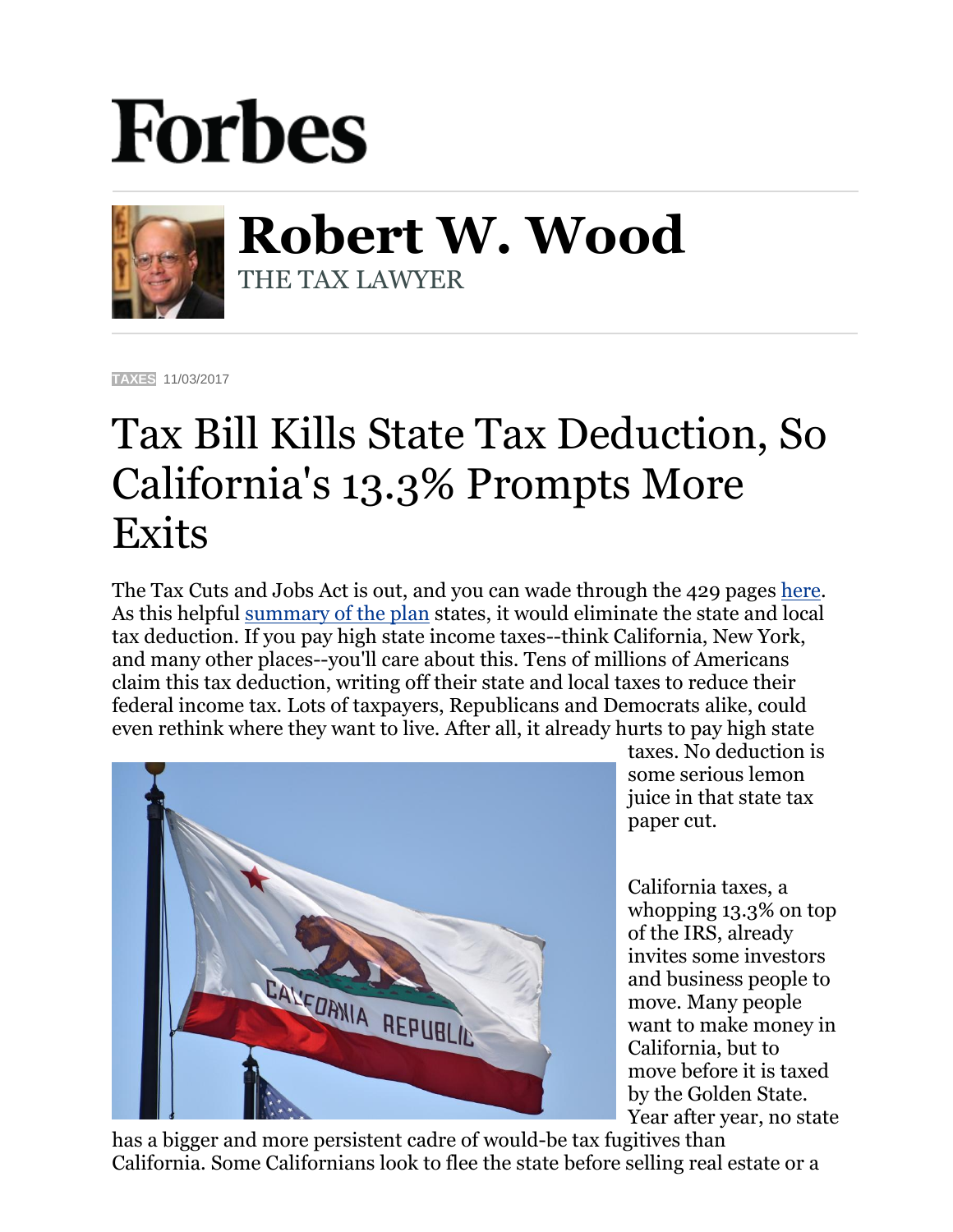business. Some get the travel itch right before cashing in shares, a public offering, winning a lawsuit, or settling litigation. Some carefully orchestrated deals and moves can work. But, many leavers have unrealistic expectations about establishing residency elsewhere, and have a hard time distancing themselves from California.

They may not plan on California's taxman chasing them. A California resident is anyone in the state for other than a temporary or transitory purpose. A California resident also includes anyone domiciled in California who is outside the state for a temporary or transitory purpose. The burden is on you to show that you are *not* a Californian. If you're in California for more than 9 months, you are presumed a resident. Yet if your job requires you to be outside the state, it usually takes 18 months to be presumed *no longer* a resident.

Your domicile is your true, fixed permanent home, the place where you intend to return even when you're gone. Do you maintain a California base in a state of constant readiness for your return? You can have only one domicile, and it depends on your intent. How do you measure intent? Objective facts, and many are relevant. Start with where you own a home. If you own several, compare size and value. Consider if you claim a homeowner's property tax exemption as a resident. Where your spouse and children reside counts too, as does the location where your children attend school. And the details matter. If you claim not to be a California resident, make sure you are paying non-resident tuition for college students.

Days inside and outside the state are important, as is the purpose of your travels. Where do you have bank accounts and belong to social, religious, professional and other organizations? Voter registration, vehicle registration and driver's licenses count. Where you are employed is key. You may be a California resident even if you travel extensively and are rarely in the state. Where you own or operate businesses is relevant, as is the relative income and time you devote to them.

You can own investments far and wide, but you can expect them to be compared. Where you obtain professional services matters, including doctors, dentists, accountants and attorneys. Fortunately for California tax advisers, the mere fact that you hire a California tax lawyer to advise you about your California tax exposure doesn't mean you're a resident! Many of these points are probably not too significant one by one.

Yet they can have a cumulative effect. If you leave California, sell your residence or at least rent it out on a long-term lease. Getting a post office box in Nevada does not make you a Nevada resident. You will end up with bills for taxes, interest and penalties, or worse. If you are going to move, you need to actually do it. Like other high tax states, California is likely to probe how and when you stopped being a resident. Finally, you can sometimes combine strategies,